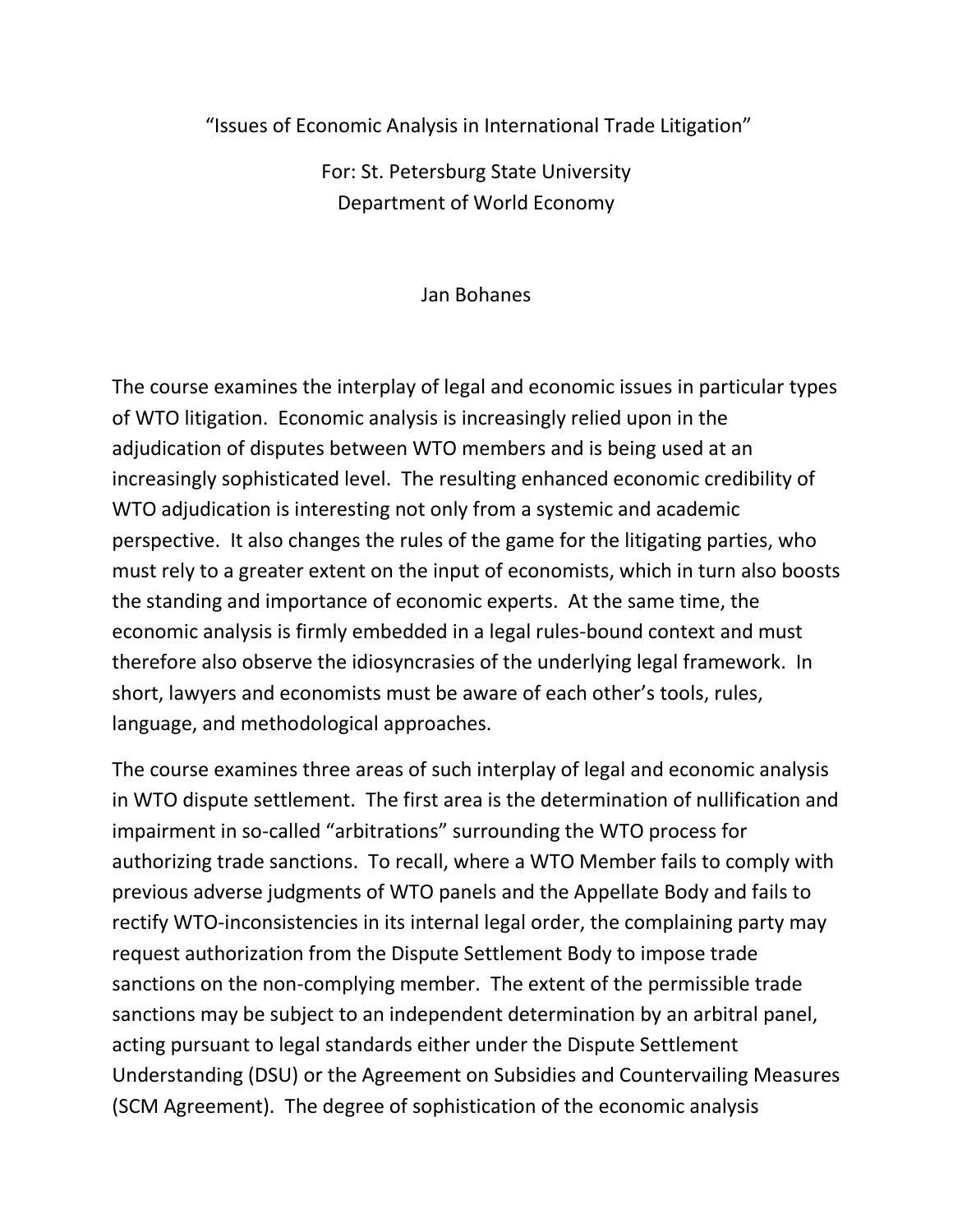performed by these arbitral panels has dramatically increased over the past 15 years. The course would examine these arbitral awards and cast a spot-light on not only the economic methodologies applied, but also the way these methodologies have interacted with legal considerations (e.g. choice of counterfactuals).

The other two areas include in-depth discussion and analysis concern the "serious prejudice analysis" under Articles 5 and 6 of the SCM Agreement. Pursuant to these provisions, in particular Article 6.3 of the SCM Agreement, WTO panels are called upon to determine whether subsidies granted by a WTO Member have caused "serious prejudice" to the interests of another WTO Member. For instance, the subsidies may have displaced or impeded exports/imports or may have led to lost sales or price effects, such as price suppression, price depression or price undercutting. WTO case law holds interesting lessons on how these provisions have been applied, in particular the rulings in the *US – Upland Cotton* , *US – Upland Cotton (21.5)* and in the *Airbus/Boeing* disputes.

Finally, the course examines issues of trade-restrictiveness under the *Agreement on Technical Barriers to Trade* (*TBT Agreement*). Specifically, technical regulations – at the very least in challenges under Article 2.2 – must be shown to have trade restrictive effects. While in some circumstances, such a trade-restrictive effect may be obvious, in other circumstances more thorough analysis may be required. The course would examine one relevant determination by a WTO panel and would provide for a discussion of related potential scenarios.

Beyond presentations and class discussion, the course features a simulation exercise. For instance, students prepare economic analysis on the basis of a hypothetical case and could then present this case in the format of a "moot court" exercise, designed to simulate a WTO process.

Didactic Goal: The course would enable students to increase their awareness of how economic issues are treated in international inter-governmental trade litigation, and how the economic and legal disciplines interact in this regard. Far beyond the confines of WTO dispute settlement, these insights could also be useful for students who may in the future advise lawyers in other types of